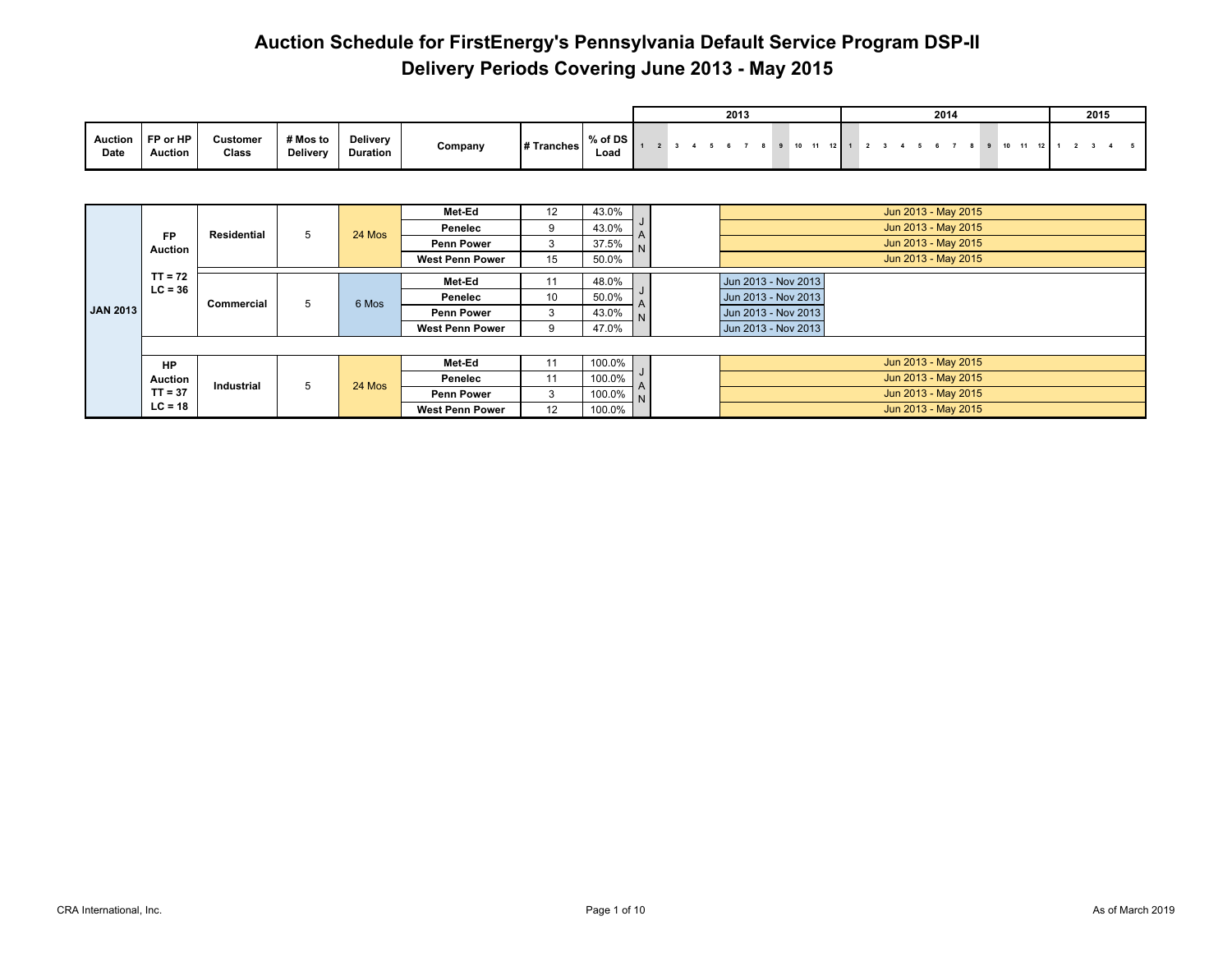|                        |                             |                          |                             |                             |                              |                |                 |                                |                         |                         | 2013 |                    |                                            |                |              | 2014 |                          |                     |  |                                           | 2015                    |  |
|------------------------|-----------------------------|--------------------------|-----------------------------|-----------------------------|------------------------------|----------------|-----------------|--------------------------------|-------------------------|-------------------------|------|--------------------|--------------------------------------------|----------------|--------------|------|--------------------------|---------------------|--|-------------------------------------------|-------------------------|--|
| <b>Auction</b><br>Date | FP or HP<br><b>Auction</b>  | <b>Customer</b><br>Class | # Mos to<br><b>Delivery</b> | Delivery<br><b>Duration</b> | Company                      | # Tranches     | % of DS<br>Load | $\overline{2}$<br>$\mathbf{1}$ | $\overline{\mathbf{3}}$ | $\overline{\mathbf{4}}$ |      | 8<br>$\mathbf{9}$  | 11 12<br>10                                | $\overline{2}$ | $\mathbf{3}$ |      | 8                        | 10 11 12<br>9       |  | $\overline{2}$<br>$\overline{\mathbf{3}}$ | $\overline{\mathbf{4}}$ |  |
|                        |                             |                          |                             |                             |                              |                |                 |                                |                         |                         |      |                    |                                            |                |              |      |                          |                     |  |                                           |                         |  |
|                        |                             |                          |                             |                             | Met-Ed                       | 12<br>9        | 43.0%<br>43.0%  | F                              |                         |                         |      |                    | Jun 2013 - May 2014                        |                |              |      |                          |                     |  |                                           |                         |  |
|                        | <b>FP</b>                   | <b>Residential</b>       | $\overline{4}$              | 12 Mos                      | Penelec<br><b>Penn Power</b> | 3              | 37.5%           | E                              |                         |                         |      |                    | Jun 2013 - May 2014<br>Jun 2013 - May 2014 |                |              |      |                          |                     |  |                                           |                         |  |
|                        | <b>Auction</b>              |                          |                             |                             | <b>West Penn Power</b>       | 15             | 50.0%           | $\mathsf{B}$                   |                         |                         |      |                    | Jun 2013 - May 2014                        |                |              |      |                          |                     |  |                                           |                         |  |
| <b>FEB 2013</b>        | $TT = 75$                   |                          |                             |                             |                              |                |                 |                                |                         |                         |      |                    |                                            |                |              |      |                          |                     |  |                                           |                         |  |
|                        | $LC = 37$                   |                          |                             |                             | Met-Ed                       | 12             | 52.0%           | F                              |                         |                         |      |                    | Jun 2013 - May 2014                        |                |              |      |                          |                     |  |                                           |                         |  |
|                        |                             | Commercial               | 4                           | 12 Mos                      | Penelec                      | 10             | 50.0%           | E                              |                         |                         |      |                    | Jun 2013 - May 2014                        |                |              |      |                          |                     |  |                                           |                         |  |
|                        |                             |                          |                             |                             | <b>Penn Power</b>            | $\overline{4}$ | 57.0%           | B                              |                         |                         |      |                    | Jun 2013 - May 2014                        |                |              |      |                          |                     |  |                                           |                         |  |
|                        |                             |                          |                             |                             | <b>West Penn Power</b>       | 10             | 53.0%           |                                |                         |                         |      |                    | Jun 2013 - May 2014                        |                |              |      |                          |                     |  |                                           |                         |  |
|                        |                             |                          |                             |                             |                              |                |                 |                                |                         |                         |      |                    |                                            |                |              |      |                          |                     |  |                                           |                         |  |
|                        | <b>FP</b>                   |                          |                             |                             | Met-Ed                       | 11             | 48.0%           |                                |                         |                         |      | $\mathbf S$        |                                            |                |              |      | Dec 2013 - November 2014 |                     |  |                                           |                         |  |
|                        | <b>Auction</b>              | <b>Commercial</b>        | 3                           | 12 Mos                      | Penelec                      | 10             | 50.0%           |                                |                         |                         |      | $\mathsf E$        |                                            |                |              |      | Dec 2013 - November 2014 |                     |  |                                           |                         |  |
|                        | $TT = 33$<br>$LC = 16$      |                          |                             |                             | <b>Penn Power</b>            | 3              | 43.0%           |                                |                         |                         |      | $\sf P$            |                                            |                |              |      | Dec 2013 - November 2014 |                     |  |                                           |                         |  |
|                        |                             |                          |                             |                             | <b>West Penn Power</b>       | 9              | 47.0%           |                                |                         |                         |      |                    |                                            |                |              |      | Dec 2013 - November 2014 |                     |  |                                           |                         |  |
| <b>SEP 2013</b>        |                             |                          |                             |                             |                              |                |                 |                                |                         |                         |      |                    |                                            |                |              |      |                          |                     |  |                                           |                         |  |
|                        | <b>HP</b>                   |                          |                             |                             | Met-Ed                       | 11             | 100.0%          |                                |                         |                         |      | $\mathsf S$        |                                            |                |              |      |                          | Dec 2013 - May 2015 |  |                                           |                         |  |
|                        | <b>Auction</b>              | Industrial               | 3                           | 18 Mos                      | Penelec                      | 11             | 100.0%          |                                |                         |                         |      |                    |                                            |                |              |      |                          | Dec 2013 - May 2015 |  |                                           |                         |  |
|                        | $TT = 37$                   |                          |                             |                             | <b>Penn Power</b>            | 3              | 100.0%          |                                |                         |                         |      | $_{\rm P}^{\rm E}$ |                                            |                |              |      |                          | Dec 2013 - May 2015 |  |                                           |                         |  |
|                        | $LC = 18$                   |                          |                             |                             | <b>West Penn Power</b>       | 12             | 100.0%          |                                |                         |                         |      |                    |                                            |                |              |      |                          | Dec 2013 - May 2015 |  |                                           |                         |  |
|                        |                             |                          |                             |                             |                              |                |                 |                                |                         |                         |      |                    |                                            |                |              |      |                          |                     |  |                                           |                         |  |
|                        |                             |                          |                             |                             | Met-Ed                       | 12             | 43.0%           |                                |                         |                         |      |                    |                                            |                |              |      |                          | Jun 2014 - May 2015 |  |                                           |                         |  |
|                        |                             | <b>Residential</b>       | 5                           | 12 Mos                      | Penelec                      | 9              | 43.0%           |                                |                         |                         |      |                    |                                            | A              |              |      |                          | Jun 2014 - May 2015 |  |                                           |                         |  |
|                        | <b>FP</b><br><b>Auction</b> |                          |                             |                             | <b>Penn Power</b>            | 3              | 37.5%           |                                |                         |                         |      |                    |                                            | N              |              |      |                          | Jun 2014 - May 2015 |  |                                           |                         |  |
| <b>JAN 2014</b>        |                             |                          |                             |                             | <b>West Penn Power</b>       | 15             | 50.0%           |                                |                         |                         |      |                    |                                            |                |              |      |                          | Jun 2014 - May 2015 |  |                                           |                         |  |
|                        | $TT = 75$                   |                          |                             |                             | Met-Ed                       | 12             | 52.0%           |                                |                         |                         |      |                    |                                            |                |              |      |                          | Jun 2014 - May 2015 |  |                                           |                         |  |
|                        | $LC = 37$                   | Commercial               | 5                           | 12 Mos                      | Penelec                      | 10             | 50.0%           |                                |                         |                         |      |                    |                                            | J<br>A         |              |      |                          | Jun 2014 - May 2015 |  |                                           |                         |  |
|                        |                             |                          |                             |                             | <b>Penn Power</b>            | $\overline{4}$ | 57.0%           |                                |                         |                         |      |                    |                                            | N              |              |      |                          | Jun 2014 - May 2015 |  |                                           |                         |  |
|                        |                             |                          |                             |                             | <b>West Penn Power</b>       | 10             | 53.0%           |                                |                         |                         |      |                    |                                            |                |              |      |                          | Jun 2014 - May 2015 |  |                                           |                         |  |
|                        |                             |                          |                             |                             |                              |                |                 |                                |                         |                         |      |                    |                                            |                |              |      |                          |                     |  |                                           |                         |  |
|                        | <b>FP</b>                   |                          |                             |                             | Met-Ed                       | 11             | 48.0%           |                                |                         |                         |      |                    |                                            |                |              |      |                          | $\mathsf S$         |  | Dec 2014 - May 2015                       |                         |  |
| <b>SEP 2014</b>        | <b>Auction</b>              | Commercial               | 3                           | 6 Mos                       | Penelec                      | 10             | 50.0%           |                                |                         |                         |      |                    |                                            |                |              |      |                          | $\mathsf E$         |  | Dec 2014 - May 2015                       |                         |  |
|                        | $TT = 33$<br>$LC = 16$      |                          |                             |                             | <b>Penn Power</b>            | 3              | 43.0%           |                                |                         |                         |      |                    |                                            |                |              |      |                          | $\mathsf{P}$        |  | Dec 2014 - May 2015                       |                         |  |
|                        |                             |                          |                             |                             | <b>West Penn Power</b>       | 9              | 47.0%           |                                |                         |                         |      |                    |                                            |                |              |      |                          |                     |  | Dec 2014 - May 2015                       |                         |  |

TT = total number of tranches intended to be procured in the auction

LC = load cap, which is 50% of TT (rounded down to the nearest integer if necessary)

# Tranches are based on historical load data, and assumed tranche sizes of approximately 50 MW/tranche for Residential and Commercial products, and 100 MW/tranche for Industrial

products% of DS Load is # Tranches divided by the total number of tranches to be procured across auctions for the given company, customer class, and delivery period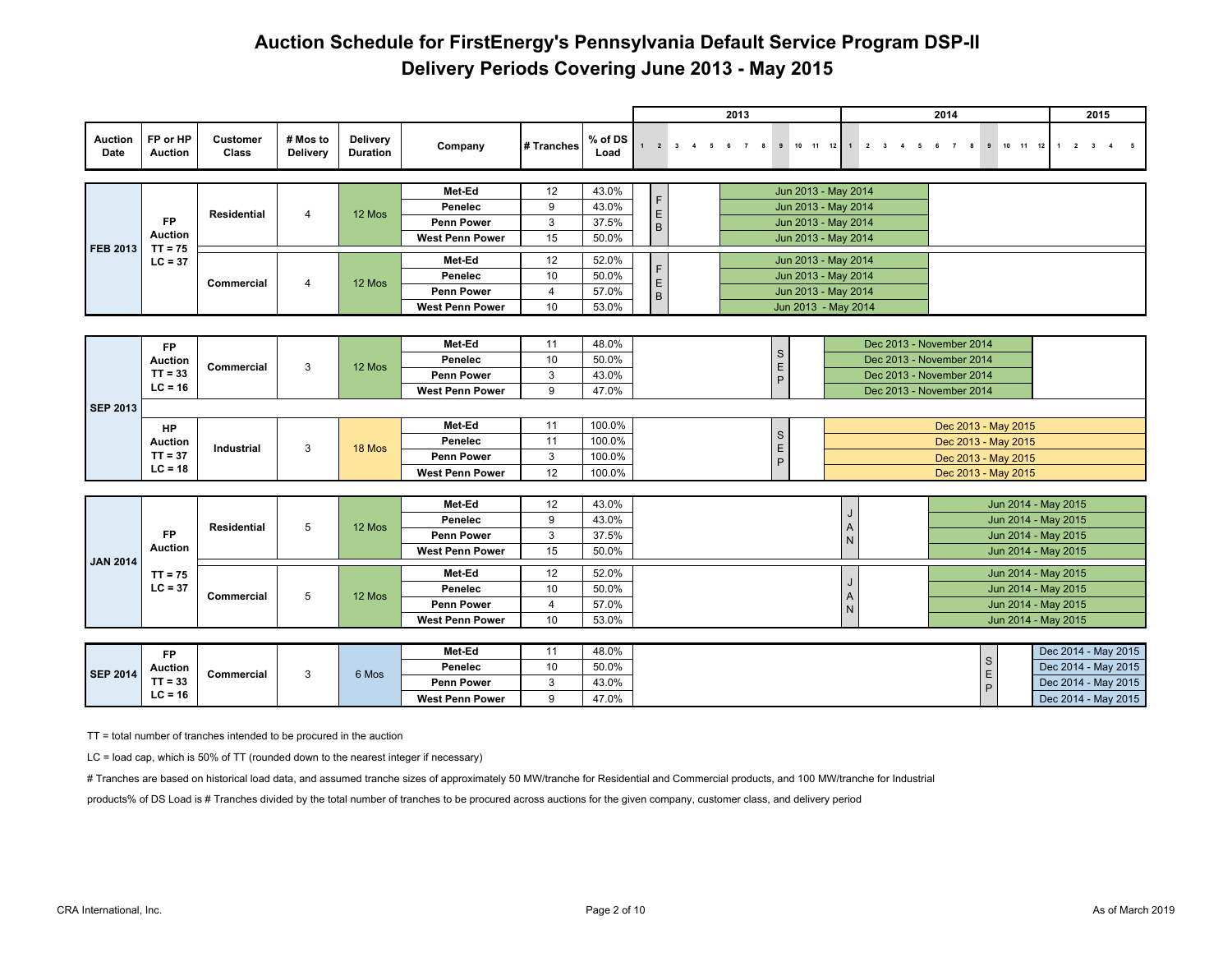|                        |                            |                          |                             |                             |                                             |                     |                 | 2014           |                                     | 2015                                                                          |                                                           | 2016                | 2017                                |
|------------------------|----------------------------|--------------------------|-----------------------------|-----------------------------|---------------------------------------------|---------------------|-----------------|----------------|-------------------------------------|-------------------------------------------------------------------------------|-----------------------------------------------------------|---------------------|-------------------------------------|
| <b>Auction</b><br>Date | FP or HP<br><b>Auction</b> | <b>Customer</b><br>Class | # Mos to<br><b>Delivery</b> | Delivery<br><b>Duration</b> | Company                                     | # Tranches          | % of DS<br>Load | $10$ $11$ $12$ | $1 \qquad 2 \qquad 3$<br>$4\quad 5$ | 10 11 12<br>9<br>$6\overline{6}$<br>$\overline{7}$<br>$\overline{\mathbf{8}}$ | $1 \qquad 2 \qquad 3$<br>$\overline{4}$<br>5 <sub>5</sub> | 6 7 8 9<br>10 11 12 | $2 \qquad 3 \qquad 4 \qquad 5$<br>1 |
|                        |                            |                          |                             |                             |                                             |                     |                 |                |                                     |                                                                               |                                                           |                     |                                     |
|                        |                            |                          |                             |                             | Met-Ed                                      | $\overline{4}$<br>3 | 16.0%           |                |                                     | Jun 2015 - May 2016                                                           |                                                           |                     |                                     |
|                        |                            |                          | 8                           | 12 Mos                      | Penelec                                     | $\mathbf{1}$        | 16.7%           |                |                                     | Jun 2015 - May 2016                                                           |                                                           |                     |                                     |
|                        |                            |                          |                             |                             | <b>Penn Power</b><br><b>West Penn Power</b> | $\overline{4}$      | 16.7%<br>14.3%  | O              |                                     | Jun 2015 - May 2016<br>Jun 2015 - May 2016                                    |                                                           |                     |                                     |
|                        |                            | <b>Residential</b>       |                             |                             |                                             |                     |                 | C.             |                                     |                                                                               |                                                           |                     |                                     |
|                        |                            |                          |                             |                             | Met-Ed                                      | $\overline{4}$      | 16.0%           |                |                                     |                                                                               | Jun 2015 - May 2017                                       |                     |                                     |
|                        |                            |                          | 8                           | 24 Mos                      | Penelec                                     | 3                   | 16.7%           |                |                                     |                                                                               | Jun 2015 - May 2017                                       |                     |                                     |
|                        | <b>FP</b>                  |                          |                             |                             | <b>Penn Power</b>                           | $\mathbf{1}$        | 16.7%           |                |                                     |                                                                               | Jun 2015 - May 2017                                       |                     |                                     |
| OCT                    | <b>Auction</b>             |                          |                             |                             | <b>West Penn Power</b>                      | $\overline{4}$      | 14.3%           |                |                                     |                                                                               | Jun 2015 - May 2017                                       |                     |                                     |
| 2014                   | $TT = 40$                  |                          |                             |                             | Met-Ed                                      | $\overline{2}$      | 15.4%           |                |                                     | Jun 2015 - May 2016                                                           |                                                           |                     |                                     |
|                        | $LC = 20$                  |                          |                             |                             | Penelec                                     | $\overline{2}$      | 13.3%           |                |                                     | Jun 2015 - May 2016                                                           |                                                           |                     |                                     |
|                        |                            |                          | 8                           | 12 Mos                      | <b>Penn Power</b>                           | $\mathbf{1}$        | 14.3%           |                |                                     | Jun 2015 - May 2016                                                           |                                                           |                     |                                     |
|                        |                            |                          |                             |                             | <b>West Penn Power</b>                      | 3                   | 16.7%           | O              |                                     | Jun 2015 - May 2016                                                           |                                                           |                     |                                     |
|                        |                            | <b>Commercial</b>        |                             |                             | Met-Ed                                      | $\overline{2}$      | 15.4%           | C.             |                                     |                                                                               | Jun 2015 - May 2017                                       |                     |                                     |
|                        |                            |                          |                             |                             | Penelec                                     | $\overline{2}$      | 13.3%           |                |                                     |                                                                               | Jun 2015 - May 2017                                       |                     |                                     |
|                        |                            |                          | 8                           | 24 Mos                      | <b>Penn Power</b>                           | $\overline{1}$      | 14.3%           |                |                                     |                                                                               | Jun 2015 - May 2017                                       |                     |                                     |
|                        |                            |                          |                             |                             | <b>West Penn Power</b>                      | 3                   | 16.7%           |                |                                     |                                                                               | Jun 2015 - May 2017                                       |                     |                                     |
|                        |                            |                          |                             |                             |                                             |                     |                 |                |                                     |                                                                               |                                                           |                     |                                     |
|                        |                            |                          |                             |                             | Met-Ed                                      | 4                   | 16.0%           |                |                                     | Jun 2015 - May 2016                                                           |                                                           |                     |                                     |
|                        |                            |                          |                             |                             | Penelec                                     | 3                   | 16.7%           |                |                                     | Jun 2015 - May 2016                                                           |                                                           |                     |                                     |
|                        |                            |                          | 5                           | 12 Mos                      | Penn Power                                  | $\mathbf{1}$        | 16.7%           |                |                                     | Jun 2015 - May 2016                                                           |                                                           |                     |                                     |
|                        |                            |                          |                             |                             | <b>West Penn Power</b>                      | 5                   | 17.9%           |                |                                     | Jun 2015 - May 2016                                                           |                                                           |                     |                                     |
|                        |                            | Residential              |                             |                             |                                             |                     |                 |                | Α                                   |                                                                               |                                                           |                     |                                     |
|                        |                            |                          |                             |                             | Met-Ed<br>Penelec                           | $\overline{4}$<br>3 | 16.0%<br>16.7%  |                | ${\sf N}$                           |                                                                               | Jun 2015 - May 2017<br>Jun 2015 - May 2017                |                     |                                     |
|                        |                            |                          | 5                           | 24 Mos                      | <b>Penn Power</b>                           | $\mathbf{1}$        | 16.7%           |                |                                     |                                                                               | Jun 2015 - May 2017                                       |                     |                                     |
|                        | <b>FP</b>                  |                          |                             |                             | <b>West Penn Power</b>                      | 5                   | 17.9%           |                |                                     |                                                                               | Jun 2015 - May 2017                                       |                     |                                     |
|                        | Auction                    |                          |                             |                             |                                             |                     |                 |                |                                     |                                                                               |                                                           |                     |                                     |
|                        | $TT = 42$<br>$LC = 21$     |                          |                             |                             | Met-Ed                                      | $\overline{2}$      | 15.4%           |                |                                     | Jun 2015 - May 2016                                                           |                                                           |                     |                                     |
| <b>JAN</b>             |                            |                          | 5                           | 12 Mos                      | Penelec                                     | $\overline{2}$      | 13.3%           |                |                                     | Jun 2015 - May 2016                                                           |                                                           |                     |                                     |
| 2015                   |                            |                          |                             |                             | Penn Power                                  | $\mathbf{1}$        | 14.3%           |                |                                     | Jun 2015 - May 2016                                                           |                                                           |                     |                                     |
|                        |                            |                          |                             |                             | <b>West Penn Power</b>                      | 3                   | 16.7%           |                | J                                   | Jun 2015 - May 2016                                                           |                                                           |                     |                                     |
|                        |                            | Commercial               |                             |                             | Met-Ed                                      | $\overline{2}$      | 15.4%           |                | Α<br>${\sf N}$                      |                                                                               | Jun 2015 - May 2017                                       |                     |                                     |
|                        |                            |                          |                             |                             | Penelec                                     | $\overline{2}$      | 13.3%           |                |                                     |                                                                               | Jun 2015 - May 2017                                       |                     |                                     |
|                        |                            |                          | 5                           | 24 Mos                      | <b>Penn Power</b>                           | $\mathbf{1}$        | 14.3%           |                |                                     |                                                                               | Jun 2015 - May 2017                                       |                     |                                     |
|                        |                            |                          |                             |                             | <b>West Penn Power</b>                      | 3                   | 16.7%           |                |                                     |                                                                               | Jun 2015 - May 2017                                       |                     |                                     |
|                        |                            |                          |                             |                             |                                             |                     |                 |                |                                     |                                                                               |                                                           |                     |                                     |
|                        | HP                         |                          |                             |                             | Met-Ed                                      | 8                   | 100.0%          |                | J                                   | Jun 2015 - May 2016                                                           |                                                           |                     |                                     |
|                        | <b>Auction</b>             | Industrial               | 5                           | 12 Mos                      | Penelec                                     | 9                   | 100.0%          |                | $\mathsf A$                         | Jun 2015 - May 2016                                                           |                                                           |                     |                                     |
|                        | $TT = 32$<br>$LC = 16$     |                          |                             |                             | Penn Power                                  | $\overline{2}$      | 100.0%          |                | N                                   | Jun 2015 - May 2016                                                           |                                                           |                     |                                     |
|                        |                            |                          |                             |                             | <b>West Penn Power</b>                      | 13                  | 100.0%          |                |                                     | Jun 2015 - May 2016                                                           |                                                           |                     |                                     |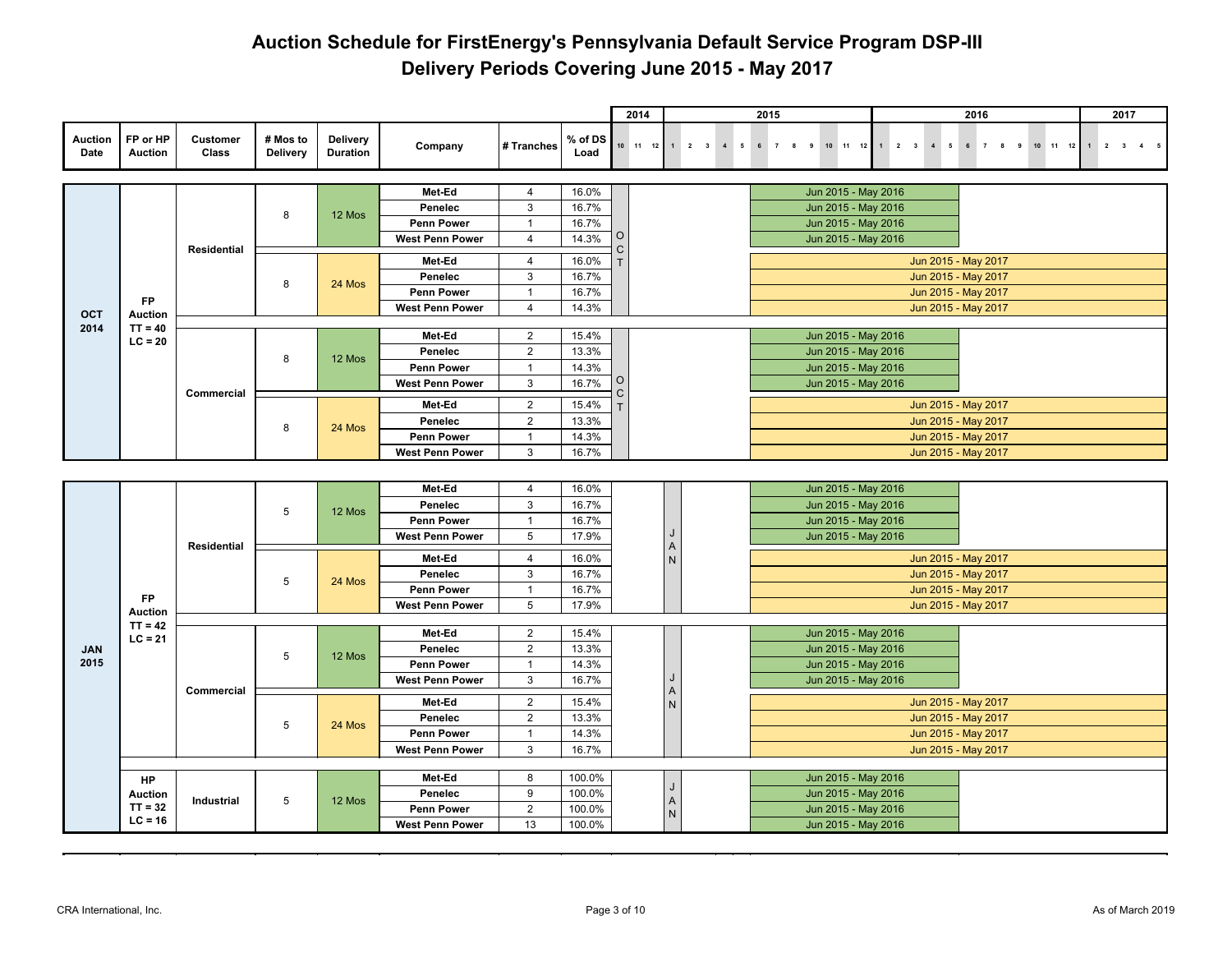|                        |                            |                    |                      |                                    |                        |                                  |                 | 2014     |         |                                | 2015                 |                      |           |                | 2016                                       |        |                                            | 2017 |             |
|------------------------|----------------------------|--------------------|----------------------|------------------------------------|------------------------|----------------------------------|-----------------|----------|---------|--------------------------------|----------------------|----------------------|-----------|----------------|--------------------------------------------|--------|--------------------------------------------|------|-------------|
| <b>Auction</b><br>Date | FP or HP<br><b>Auction</b> | Customer<br>Class  | # Mos to<br>Delivery | <b>Delivery</b><br><b>Duration</b> | Company                | # Tranches                       | % of DS<br>Load | 10 11 12 | $2 \t3$ | $\overline{4}$<br>5            | $6\overline{6}$<br>7 | 8 9 10 11 12 1 2 3   |           | $\overline{4}$ | 5<br>$6 \overline{7}$                      | 8<br>9 | 10 11 12 1 2                               |      | $3 \quad 4$ |
|                        |                            |                    |                      |                                    | Met-Ed                 | $5\phantom{.0}$                  | 20.0%           |          |         |                                |                      | Jun 2015 - May 2016  |           |                |                                            |        |                                            |      |             |
|                        |                            |                    |                      |                                    | Penelec                | 3                                | 16.7%           |          |         |                                |                      | Jun 2015 - May 2016  |           |                |                                            |        |                                            |      |             |
|                        |                            |                    | $\overline{2}$       | 12 Mos                             | <b>Penn Power</b>      | $\mathbf{1}$                     | 16.7%           |          |         |                                |                      | Jun 2015 - May 2016  |           |                |                                            |        |                                            |      |             |
|                        |                            |                    |                      |                                    | <b>West Penn Power</b> | 5                                | 17.9%           |          |         | $\mathsf{A}$                   |                      | Jun 2015 - May 2016  |           |                |                                            |        |                                            |      |             |
|                        |                            | <b>Residential</b> |                      |                                    | Met-Ed                 | $\overline{4}$                   |                 |          |         | $\mathsf P$                    |                      |                      |           |                |                                            |        |                                            |      |             |
|                        |                            |                    |                      |                                    | Penelec                | 3                                | 16.0%<br>16.7%  |          |         | ${\sf R}$                      |                      |                      |           |                | Jun 2015 - May 2017<br>Jun 2015 - May 2017 |        |                                            |      |             |
|                        |                            |                    | $\overline{2}$       | 24 Mos                             | <b>Penn Power</b>      | $\mathbf{1}$                     | 16.7%           |          |         |                                |                      |                      |           |                | Jun 2015 - May 2017                        |        |                                            |      |             |
|                        |                            |                    |                      |                                    | <b>West Penn Power</b> | 5                                | 17.9%           |          |         |                                |                      |                      |           |                | Jun 2015 - May 2017                        |        |                                            |      |             |
|                        |                            |                    |                      |                                    |                        |                                  |                 |          |         |                                |                      |                      |           |                |                                            |        |                                            |      |             |
|                        | <b>FP</b>                  |                    |                      |                                    | Met-Ed                 | 3                                | 23.1%           |          |         |                                | Jun - Aug            |                      |           |                |                                            |        |                                            |      |             |
| <b>APR</b>             | <b>Auction</b>             |                    | $\overline{2}$       | 3 Mos                              | Penelec                | 5                                | 33.3%           |          |         |                                | Jun - Aug            |                      |           |                |                                            |        |                                            |      |             |
| 2015                   | $TT = 48$<br>$LC = 24$     |                    |                      |                                    | Penn Power             | $\mathbf{1}$                     | 14.3%           |          |         |                                | Jun - Aug            |                      |           |                |                                            |        |                                            |      |             |
|                        |                            |                    |                      |                                    | <b>West Penn Power</b> | $\overline{4}$                   | 22.2%           |          |         |                                | Jun - Aug            |                      |           |                |                                            |        |                                            |      |             |
|                        |                            |                    |                      |                                    | Met-Ed                 | $\mathbf{1}$                     | 7.7%            |          |         |                                |                      | Jun 2015 - May 2016  |           |                |                                            |        |                                            |      |             |
|                        |                            | Commercial         | $\overline{2}$       | 12 Mos                             | Penelec                | $\overline{1}$                   | 6.7%            |          |         | $\overline{A}$<br>$\mathsf{P}$ |                      | Jun 2015 - May 2016  |           |                |                                            |        |                                            |      |             |
|                        |                            |                    |                      |                                    | Penn Power             | $\mathbf{1}$                     | 14.3%           |          |         | $\mathsf{R}$                   |                      | Jun 2015 - May 2016  |           |                |                                            |        |                                            |      |             |
|                        |                            |                    |                      |                                    | <b>West Penn Power</b> | $\mathbf{1}$                     | 5.6%            |          |         |                                |                      | Jun 2015 - May 2016  |           |                |                                            |        |                                            |      |             |
|                        |                            |                    |                      |                                    | Met-Ed                 | $\mathbf{1}$                     | 7.7%            |          |         |                                |                      |                      |           |                | Jun 2015 - May 2017                        |        |                                            |      |             |
|                        |                            |                    | $\overline{2}$       | 24 Mos                             | Penelec                | $\mathbf{1}$                     | 6.7%            |          |         |                                |                      |                      |           |                | Jun 2015 - May 2017                        |        |                                            |      |             |
|                        |                            |                    |                      |                                    | <b>Penn Power</b>      | $\mathbf{1}$                     | 14.3%           |          |         |                                |                      |                      |           |                | Jun 2015 - May 2017                        |        |                                            |      |             |
|                        |                            |                    |                      |                                    | <b>West Penn Power</b> | $\mathbf{1}$                     | 5.6%            |          |         |                                |                      |                      |           |                | Jun 2015 - May 2017                        |        |                                            |      |             |
|                        |                            |                    |                      |                                    |                        |                                  |                 |          |         |                                |                      |                      |           |                |                                            |        |                                            |      |             |
|                        | <b>FP</b>                  |                    |                      |                                    | Met-Ed                 | 3                                | 23.1%           |          |         |                                |                      | Sep - Nov            |           |                |                                            |        |                                            |      |             |
| <b>JUN</b>             | <b>Auction</b>             | Commercial         | 3                    | 3 Mos                              | Penelec                | 5                                | 33.3%           |          |         |                                | $\cup$               | Sep - Nov            |           |                |                                            |        |                                            |      |             |
| 2015                   | $TT = 13$                  |                    |                      |                                    | Penn Power             | $\mathbf{1}$                     | 14.3%           |          |         |                                | N.                   | Sep - Nov            |           |                |                                            |        |                                            |      |             |
|                        | $LC = 6$                   |                    |                      |                                    | <b>West Penn Power</b> | $\overline{4}$                   | 22.2%           |          |         |                                |                      | Sep - Nov            |           |                |                                            |        |                                            |      |             |
|                        |                            |                    |                      |                                    |                        |                                  |                 |          |         |                                |                      |                      |           |                |                                            |        |                                            |      |             |
|                        |                            |                    |                      |                                    | Met-Ed                 | 4                                | 16.0%           |          |         |                                |                      |                      |           |                |                                            |        | Jun 2016 - May 2017                        |      |             |
|                        |                            | <b>Residential</b> | 8                    | 12 Mos                             | Penelec                | $\mathbf{3}$                     | 16.7%           |          |         |                                |                      | $\circ$<br>${\rm c}$ |           |                |                                            |        | Jun 2016 - May 2017                        |      |             |
|                        |                            |                    |                      |                                    | <b>Penn Power</b>      | $\mathbf{1}$                     | 16.7%           |          |         |                                |                      | $\bar{\rm T}$        |           |                |                                            |        | Jun 2016 - May 2017                        |      |             |
|                        |                            |                    |                      |                                    | <b>West Penn Power</b> | $\overline{4}$                   | 14.3%           |          |         |                                |                      |                      |           |                |                                            |        | Jun 2016 - May 2017                        |      |             |
|                        | <b>FP</b>                  |                    |                      |                                    | Met-Ed                 | 3                                | 23.1%           |          |         |                                |                      |                      | Dec - Feb |                |                                            |        |                                            |      |             |
| OCT                    | <b>Auction</b>             |                    |                      |                                    | Penelec                | 5                                | 33.3%           |          |         |                                |                      |                      | Dec - Feb |                |                                            |        |                                            |      |             |
| 2015                   | $TT = 32$                  |                    | $\overline{2}$       | 3 Mos                              | Penn Power             | $\mathbf{1}$                     | 14.3%           |          |         |                                |                      |                      | Dec - Feb |                |                                            |        |                                            |      |             |
|                        | $LC = 16$                  |                    |                      |                                    | <b>West Penn Power</b> | $\overline{4}$                   | 22.2%           |          |         |                                |                      | $\circ$              | Dec - Feb |                |                                            |        |                                            |      |             |
|                        |                            | Commercial         |                      |                                    |                        |                                  |                 |          |         |                                |                      | $\mathsf{C}$         |           |                |                                            |        |                                            |      |             |
|                        |                            |                    |                      |                                    | Met-Ed<br>Penelec      | $\overline{2}$<br>$\overline{2}$ | 15.4%<br>13.3%  |          |         |                                |                      | T                    |           |                |                                            |        | Jun 2016 - May 2017<br>Jun 2016 - May 2017 |      |             |
|                        |                            |                    | 8                    | 12 Mos                             | Penn Power             | $\mathbf{1}$                     | 14.3%           |          |         |                                |                      |                      |           |                |                                            |        | Jun 2016 - May 2017                        |      |             |
|                        |                            |                    |                      |                                    | <b>West Penn Power</b> | $\overline{2}$                   | 11.1%           |          |         |                                |                      |                      |           |                |                                            |        | Jun 2016 - May 2017                        |      |             |
|                        |                            |                    |                      |                                    |                        |                                  |                 |          |         |                                |                      |                      |           |                |                                            |        |                                            |      |             |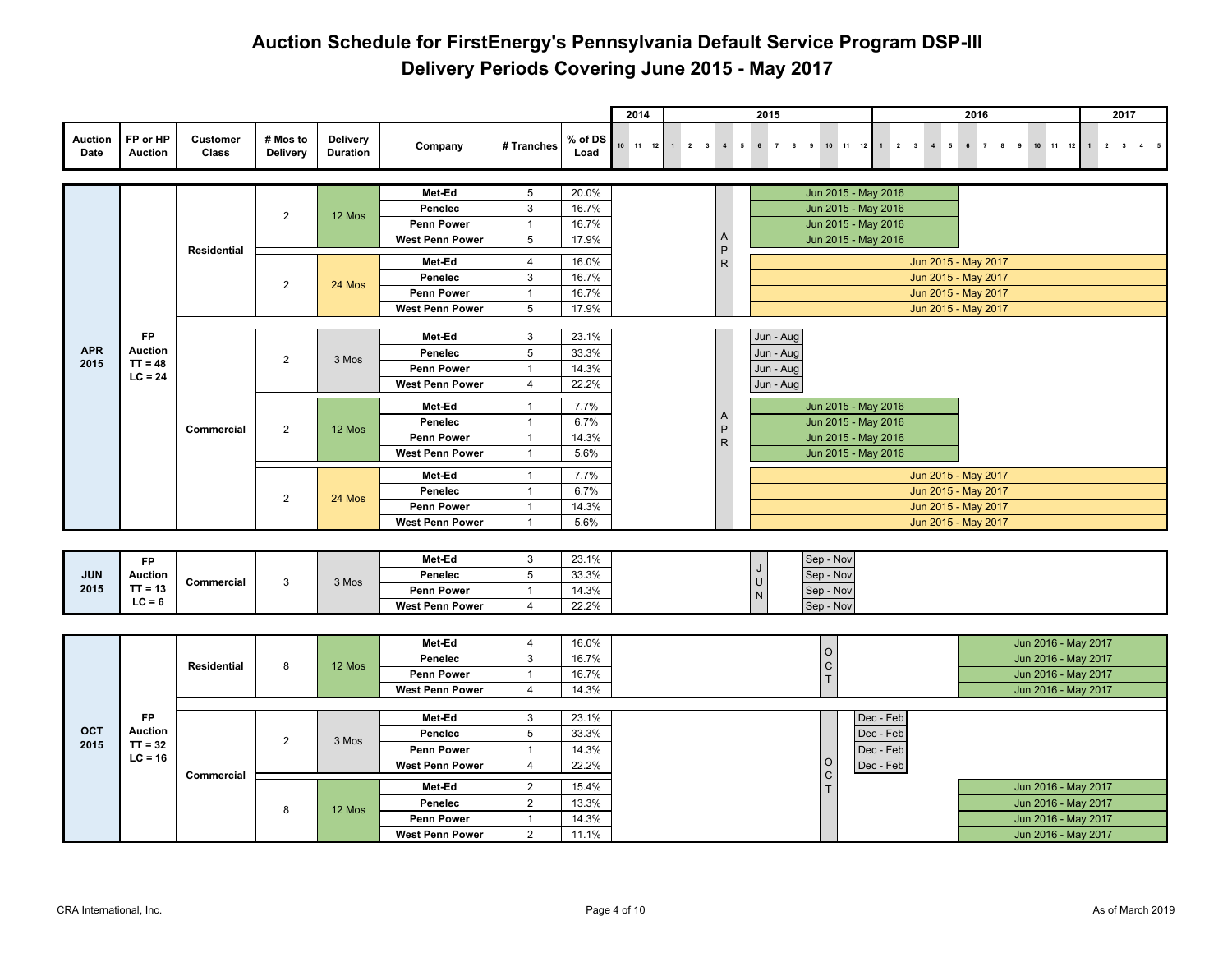|                        |                            |                    |                             |                                    |                        |                |                 | 2014             |   |             |                     | 2015 |    |       |    |                                         |                     |                                              |   | 2016      |                       |  |                     | 2017 |  |
|------------------------|----------------------------|--------------------|-----------------------------|------------------------------------|------------------------|----------------|-----------------|------------------|---|-------------|---------------------|------|----|-------|----|-----------------------------------------|---------------------|----------------------------------------------|---|-----------|-----------------------|--|---------------------|------|--|
| <b>Auction</b><br>Date | FP or HP<br><b>Auction</b> | Customer<br>Class  | # Mos to<br><b>Delivery</b> | <b>Delivery</b><br><b>Duration</b> | Company                | # Tranches     | % of DS<br>Load | $10 \t 11 \t 12$ | 1 | $2 \quad 3$ | $\overline{4}$<br>5 | 6 7  | 89 | 10 11 | 12 |                                         | $1 \quad 2 \quad 3$ | $4\quad 5$                                   | 6 |           | $7 \qquad 8 \qquad 9$ |  | 10 11 12 1 2 3 4 5  |      |  |
|                        |                            |                    |                             |                                    |                        |                |                 |                  |   |             |                     |      |    |       |    |                                         |                     |                                              |   |           |                       |  |                     |      |  |
|                        |                            |                    |                             |                                    | Met-Ed                 | 4              | 16.0%           |                  |   |             |                     |      |    |       |    | J                                       |                     |                                              |   |           |                       |  | Jun 2016 - May 2017 |      |  |
|                        |                            | <b>Residential</b> | 5                           | 12 Mos                             | Penelec                | 3              | 16.7%           |                  |   |             |                     |      |    |       |    |                                         |                     |                                              |   |           |                       |  | Jun 2016 - May 2017 |      |  |
|                        |                            |                    |                             |                                    | <b>Penn Power</b>      | $\mathbf{1}$   | 16.7%           |                  |   |             |                     |      |    |       |    | $\begin{array}{c}\nA \\ N\n\end{array}$ |                     |                                              |   |           |                       |  | Jun 2016 - May 2017 |      |  |
|                        |                            |                    |                             |                                    | <b>West Penn Power</b> | 5              | 17.9%           |                  |   |             |                     |      |    |       |    |                                         |                     |                                              |   |           |                       |  | Jun 2016 - May 2017 |      |  |
|                        | <b>FP</b>                  |                    |                             |                                    | Met-Ed                 | 3              | 23.1%           |                  |   |             |                     |      |    |       |    |                                         |                     |                                              |   |           |                       |  |                     |      |  |
|                        | Auction                    |                    |                             |                                    | Penelec                | 5              | 33.3%           |                  |   |             |                     |      |    |       |    |                                         |                     | Mar - May<br>Mar - May                       |   |           |                       |  |                     |      |  |
|                        | $TT = 33$                  |                    | $\overline{2}$              | 3 Mos                              | <b>Penn Power</b>      | $\overline{1}$ | 14.3%           |                  |   |             |                     |      |    |       |    |                                         |                     | Mar - May                                    |   |           |                       |  |                     |      |  |
|                        | $LC = 16$                  |                    |                             |                                    | <b>West Penn Power</b> | $\overline{4}$ | 22.2%           |                  |   |             |                     |      |    |       |    | J                                       |                     | Mar - May                                    |   |           |                       |  |                     |      |  |
| <b>JAN</b><br>2016     |                            | Commercial         |                             |                                    |                        |                |                 |                  |   |             |                     |      |    |       |    | $\begin{array}{c}\nA \\ N\n\end{array}$ |                     |                                              |   |           |                       |  |                     |      |  |
|                        |                            |                    |                             |                                    | Met-Ed                 | $\overline{2}$ | 15.4%           |                  |   |             |                     |      |    |       |    |                                         |                     |                                              |   |           |                       |  | Jun 2016 - May 2017 |      |  |
|                        |                            |                    | 5                           | 12 Mos                             | Penelec                | $\overline{2}$ | 13.3%           |                  |   |             |                     |      |    |       |    |                                         |                     |                                              |   |           |                       |  | Jun 2016 - May 2017 |      |  |
|                        |                            |                    |                             |                                    | Penn Power             | $\overline{1}$ | 14.3%           |                  |   |             |                     |      |    |       |    |                                         |                     |                                              |   |           |                       |  | Jun 2016 - May 2017 |      |  |
|                        |                            |                    |                             |                                    | <b>West Penn Power</b> | $\overline{2}$ | 11.1%           |                  |   |             |                     |      |    |       |    |                                         |                     |                                              |   |           |                       |  | Jun 2016 - May 2017 |      |  |
|                        | HP                         |                    |                             |                                    | Met-Ed                 | 8              | 100.0%          |                  |   |             |                     |      |    |       |    |                                         |                     |                                              |   |           |                       |  | Jun 2016 - May 2017 |      |  |
|                        | Auction                    |                    |                             |                                    | Penelec                | 9              | 100.0%          |                  |   |             |                     |      |    |       |    | J                                       |                     |                                              |   |           |                       |  | Jun 2016 - May 2017 |      |  |
|                        | $TT = 32$                  | Industrial         | 5                           | 12 Mos                             | Penn Power             | $\overline{2}$ | 100.0%          |                  |   |             |                     |      |    |       |    | $\mathsf A$<br>$\hbox{N}$               |                     |                                              |   |           |                       |  | Jun 2016 - May 2017 |      |  |
|                        | $LC = 16$                  |                    |                             |                                    | <b>West Penn Power</b> | 13             | 100.0%          |                  |   |             |                     |      |    |       |    |                                         |                     |                                              |   |           |                       |  | Jun 2016 - May 2017 |      |  |
|                        |                            |                    |                             |                                    |                        |                |                 |                  |   |             |                     |      |    |       |    |                                         |                     |                                              |   |           |                       |  |                     |      |  |
|                        |                            |                    |                             |                                    | Met-Ed                 | 5              | 20.0%           |                  |   |             |                     |      |    |       |    |                                         |                     |                                              |   |           |                       |  | Jun 2016 - May 2017 |      |  |
|                        |                            |                    |                             |                                    | Penelec                | 3              | 16.7%           |                  |   |             |                     |      |    |       |    |                                         |                     |                                              |   |           |                       |  | Jun 2016 - May 2017 |      |  |
|                        |                            | <b>Residential</b> | $\overline{2}$              | 12 Mos                             | <b>Penn Power</b>      | $\overline{1}$ | 16.7%           |                  |   |             |                     |      |    |       |    |                                         |                     | $\begin{array}{c}\nA \\ P \\ R\n\end{array}$ |   |           |                       |  | Jun 2016 - May 2017 |      |  |
|                        |                            |                    |                             |                                    | <b>West Penn Power</b> | 5              | 17.9%           |                  |   |             |                     |      |    |       |    |                                         |                     |                                              |   |           |                       |  | Jun 2016 - May 2017 |      |  |
|                        |                            |                    |                             |                                    |                        |                |                 |                  |   |             |                     |      |    |       |    |                                         |                     |                                              |   |           |                       |  |                     |      |  |
|                        | <b>FP</b>                  |                    |                             |                                    | Met-Ed                 | 3              | 23.1%           |                  |   |             |                     |      |    |       |    |                                         |                     |                                              |   | Jun - Aug |                       |  |                     |      |  |
| <b>APR</b>             | <b>Auction</b>             |                    | $\overline{2}$              | 3 Mos                              | Penelec                | 5              | 33.3%           |                  |   |             |                     |      |    |       |    |                                         |                     |                                              |   | Jun - Aug |                       |  |                     |      |  |
| 2016                   | $TT = 33$<br>$LC = 16$     |                    |                             |                                    | <b>Penn Power</b>      | $\overline{1}$ | 14.3%           |                  |   |             |                     |      |    |       |    |                                         |                     |                                              |   | Jun - Aug |                       |  |                     |      |  |
|                        |                            | Commercial         |                             |                                    | <b>West Penn Power</b> | $\overline{4}$ | 22.2%           |                  |   |             |                     |      |    |       |    |                                         |                     | Α<br>$\mathsf P$                             |   | Jun - Aug |                       |  |                     |      |  |
|                        |                            |                    |                             |                                    | Met-Ed                 | $\mathbf{1}$   | 7.7%            |                  |   |             |                     |      |    |       |    |                                         |                     | $\mathsf R$                                  |   |           |                       |  | Jun 2016 - May 2017 |      |  |
|                        |                            |                    |                             |                                    | Penelec                | $\mathbf{1}$   | 6.7%            |                  |   |             |                     |      |    |       |    |                                         |                     |                                              |   |           |                       |  | Jun 2016 - May 2017 |      |  |
|                        |                            |                    | $\overline{2}$              | 12 Mos                             | Penn Power             | $\overline{1}$ | 14.3%           |                  |   |             |                     |      |    |       |    |                                         |                     |                                              |   |           |                       |  | Jun 2016 - May 2017 |      |  |
|                        |                            |                    |                             |                                    | <b>West Penn Power</b> | 3              | 16.7%           |                  |   |             |                     |      |    |       |    |                                         |                     |                                              |   |           |                       |  | Jun 2016 - May 2017 |      |  |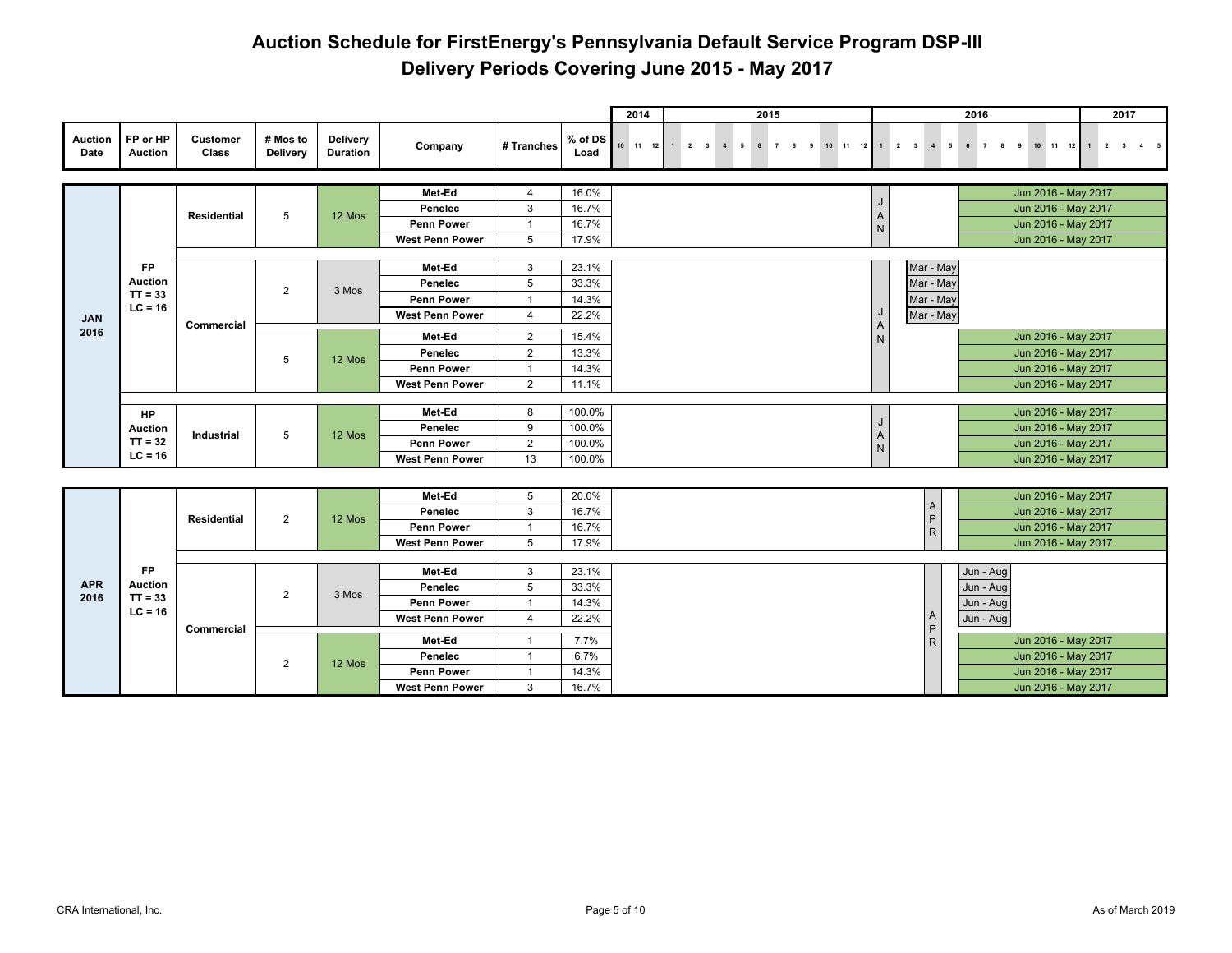|                        |                            |                   |                      |                             |                        |            |                         | 2014 |              |                         |                  | 2015 |  |  |                    |  |                          | 2016 |           |                         |                 | 2017 |   |
|------------------------|----------------------------|-------------------|----------------------|-----------------------------|------------------------|------------|-------------------------|------|--------------|-------------------------|------------------|------|--|--|--------------------|--|--------------------------|------|-----------|-------------------------|-----------------|------|---|
| <b>Auction</b><br>Date | FP or HP<br><b>Auction</b> | Customer<br>Class | # Mos to<br>Delivery | Delivery<br><b>Duration</b> | Company                | # Tranches | % of DS $\vert$<br>Load |      | 10 11 12 1 2 | $\overline{\mathbf{3}}$ | $\overline{4}$ 5 |      |  |  | $9$ 10 11 12 1 2 3 |  | $4\quad 5\quad 6\quad 7$ |      | $\bullet$ | 10 11                   | 12 <sup>1</sup> |      |   |
|                        |                            |                   |                      |                             |                        |            |                         |      |              |                         |                  |      |  |  |                    |  |                          |      |           |                         |                 |      |   |
|                        | <b>FP</b>                  |                   |                      |                             | Met-Ed                 | 3          | 23.1%                   |      |              |                         |                  |      |  |  |                    |  |                          |      |           | Sep - Nov               |                 |      |   |
| <b>JUN</b>             | <b>Auction</b>             | Commercial        | 3                    | 3 Mos                       | Penelec                | 5          | 33.3%                   |      |              |                         |                  |      |  |  |                    |  |                          |      |           | Sep - Nov               |                 |      |   |
| 2016                   | $TT = 13$                  |                   |                      |                             | <b>Penn Power</b>      |            | 14.3%                   |      |              |                         |                  |      |  |  |                    |  |                          |      |           | Sep - Nov               |                 |      |   |
|                        | $LC = 6$                   |                   |                      |                             | <b>West Penn Power</b> |            | 22.2%                   |      |              |                         |                  |      |  |  |                    |  |                          |      |           | Sep - Nov               |                 |      |   |
|                        |                            |                   |                      |                             |                        |            |                         |      |              |                         |                  |      |  |  |                    |  |                          |      |           |                         |                 |      |   |
|                        | <b>FP</b>                  |                   |                      |                             | Met-Ed                 | 3          | 23.1%                   |      |              |                         |                  |      |  |  |                    |  |                          |      |           |                         | Dec - Feb       |      |   |
| OCT                    | <b>Auction</b>             |                   | 2                    | 3 Mos                       | Penelec                | 5          | 33.3%                   |      |              |                         |                  |      |  |  |                    |  |                          |      |           | $\circ$<br>$\mathsf{C}$ | Dec - Feb       |      |   |
| 2016                   | $TT = 13$                  | Commercial        |                      |                             | <b>Penn Power</b>      |            | 14.3%                   |      |              |                         |                  |      |  |  |                    |  |                          |      |           | $\mathbf{r}$            | Dec - Feb       |      |   |
|                        | $LC = 6$                   |                   |                      |                             | <b>West Penn Power</b> |            | 22.2%                   |      |              |                         |                  |      |  |  |                    |  |                          |      |           |                         | Dec - Feb       |      |   |
|                        |                            |                   |                      |                             |                        |            |                         |      |              |                         |                  |      |  |  |                    |  |                          |      |           |                         |                 |      |   |
|                        |                            |                   |                      |                             |                        | $\sim$     | $\sim$ $\sim$ $\sim$    |      |              |                         |                  |      |  |  |                    |  |                          |      |           |                         |                 |      | . |

|            | ED.               |            |       | Met-Ed                 | 22.10%<br><b>20.170</b> |            |  |
|------------|-------------------|------------|-------|------------------------|-------------------------|------------|--|
| <b>JAN</b> | Auction           |            |       | Penelec                | 33.3%                   |            |  |
| 2017       | $TT - 42$<br>- 19 | Commercial | 3 Mos | <b>Penn Power</b>      | 14.3%                   | ΙA.<br>I N |  |
|            | $LC = 6$          |            |       | <b>West Penn Power</b> | 22.2%                   |            |  |

TT = total number of tranches intended to be procured in the auction

LC = load cap, which is 50% of TT (rounded down to the nearest integer if necessary)

# Tranches are based on historical load data, and assumed tranche sizes of approximately 50 MW/tranche for Residential and Commercial products, and 100 MW/tranche for Industrial products

% of DS Load is # Tranches divided by the total number of tranches to be procured across auctions for the given company, customer class, and delivery period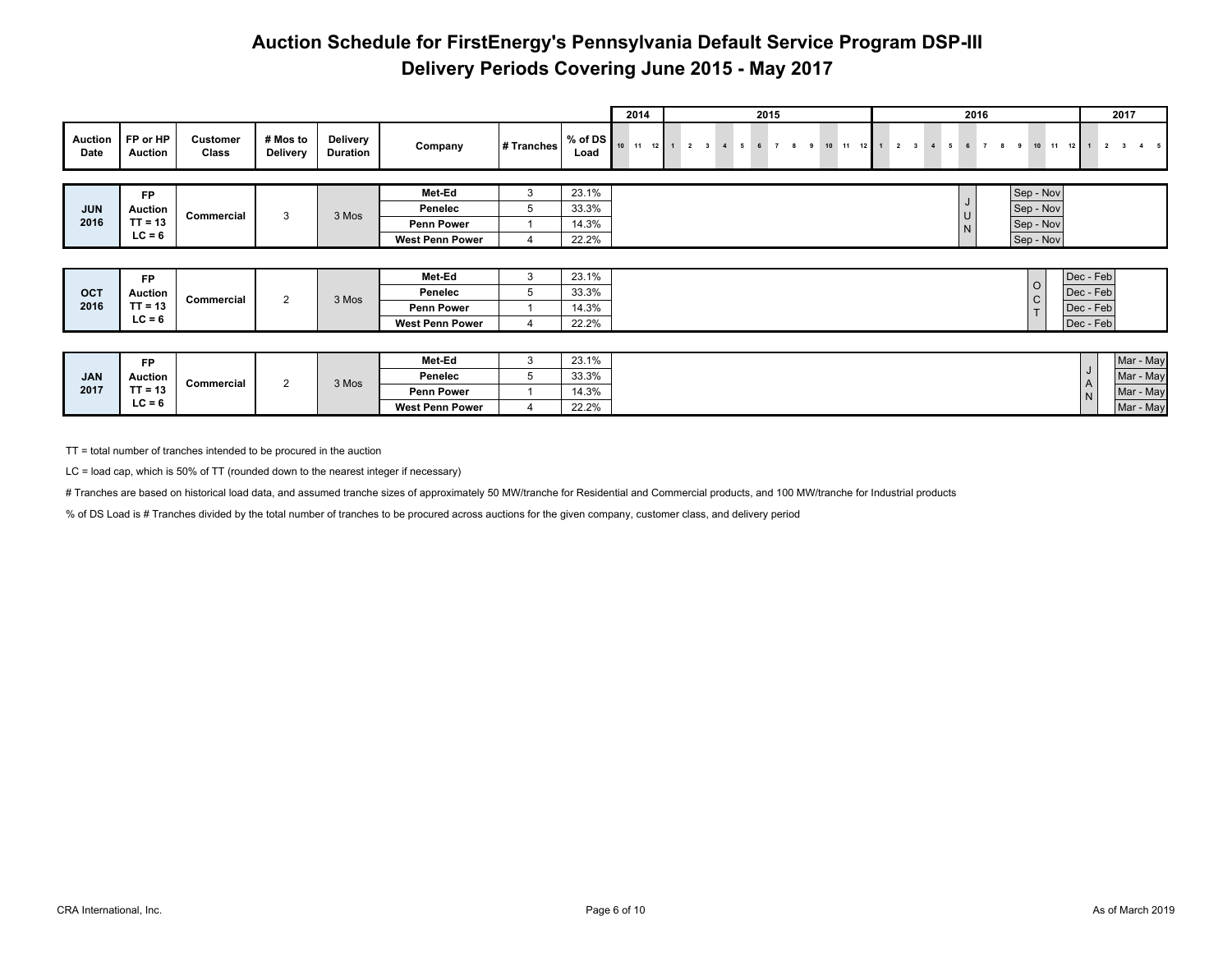|                        |                            |                   |                      |                                    |                              |                                |                  | 2016    |                  |              |                                     | 2017             |                                            |  |  | 2018                                       |  |                            |   | 2019                           |  |
|------------------------|----------------------------|-------------------|----------------------|------------------------------------|------------------------------|--------------------------------|------------------|---------|------------------|--------------|-------------------------------------|------------------|--------------------------------------------|--|--|--------------------------------------------|--|----------------------------|---|--------------------------------|--|
| <b>Auction</b><br>Date | FP or HP<br><b>Auction</b> | Customer<br>Class | # Mos to<br>Delivery | <b>Delivery</b><br><b>Duration</b> | Company                      | # Tranches                     | % of DS<br>Load  |         | $10 \t 11 \t 12$ |              | $1 \quad 2 \quad 3 \quad 4 \quad 5$ | 6 7 8 9 10 11 12 |                                            |  |  |                                            |  | 1 2 3 4 5 6 7 8 9 10 11 12 | 1 | $2 \qquad 3 \qquad 4 \qquad 5$ |  |
|                        |                            |                   |                      |                                    | Met-Ed                       | $\overline{4}$                 | 16.7%            |         |                  |              |                                     |                  | Jun 2017 - May 2018                        |  |  |                                            |  |                            |   |                                |  |
|                        |                            |                   |                      |                                    | Penelec                      | $\overline{2}$                 | 12.5%            |         |                  |              |                                     |                  | Jun 2017 - May 2018                        |  |  |                                            |  |                            |   |                                |  |
|                        |                            |                   | 8                    | 12 Mos                             | <b>Penn Power</b>            | $\overline{1}$                 | 14.3%            |         |                  |              |                                     |                  | Jun 2017 - May 2018                        |  |  |                                            |  |                            |   |                                |  |
|                        |                            |                   |                      |                                    | <b>West Penn Power</b>       | 4                              | 14.3%            | 0       |                  |              |                                     |                  | Jun 2017 - May 2018                        |  |  |                                            |  |                            |   |                                |  |
|                        |                            | Residential       |                      |                                    |                              |                                |                  | С       |                  |              |                                     |                  |                                            |  |  |                                            |  |                            |   |                                |  |
|                        |                            |                   |                      |                                    | Met-Ed                       | 4                              | 16.7%            |         |                  |              |                                     |                  |                                            |  |  | Jun 2017 - May 2019                        |  |                            |   |                                |  |
|                        |                            |                   | 8                    | 24 Mos                             | Penelec<br><b>Penn Power</b> | $\overline{2}$<br>$\mathbf{1}$ | 12.5%<br>14.3%   |         |                  |              |                                     |                  |                                            |  |  | Jun 2017 - May 2019                        |  |                            |   |                                |  |
|                        | <b>FP</b>                  |                   |                      |                                    | <b>West Penn Power</b>       | 4                              | 14.3%            |         |                  |              |                                     |                  |                                            |  |  | Jun 2017 - May 2019<br>Jun 2017 - May 2019 |  |                            |   |                                |  |
| OCT                    | <b>Auction</b>             |                   |                      |                                    |                              |                                |                  |         |                  |              |                                     |                  |                                            |  |  |                                            |  |                            |   |                                |  |
| 2016                   | $TT = 38$<br>$LC = 28$     |                   |                      |                                    | Met-Ed                       | $\overline{2}$                 | 14.3%            |         |                  |              |                                     |                  | Jun 2017 - May 2018                        |  |  |                                            |  |                            |   |                                |  |
|                        |                            |                   | 8                    | 12 Mos                             | Penelec                      | $\overline{2}$                 | 12.5%            |         |                  |              |                                     |                  | Jun 2017 - May 2018                        |  |  |                                            |  |                            |   |                                |  |
|                        |                            |                   |                      |                                    | <b>Penn Power</b>            | $\mathbf{1}$                   | 14.3%            |         |                  |              |                                     |                  | Jun 2017 - May 2018                        |  |  |                                            |  |                            |   |                                |  |
|                        |                            | <b>Commercial</b> |                      |                                    | <b>West Penn Power</b>       | 3                              | 15.8%            | O<br>C. |                  |              |                                     |                  | Jun 2017 - May 2018                        |  |  |                                            |  |                            |   |                                |  |
|                        |                            |                   |                      |                                    | Met-Ed                       | $\overline{2}$                 | 14.3%            |         |                  |              |                                     |                  |                                            |  |  | Jun 2017 - May 2019                        |  |                            |   |                                |  |
|                        |                            |                   | 8                    |                                    | Penelec                      | $\overline{2}$                 | 12.5%            |         |                  |              |                                     |                  |                                            |  |  | Jun 2017 - May 2019                        |  |                            |   |                                |  |
|                        |                            |                   |                      | 24 Mos                             | Penn Power                   | $\mathbf{1}$                   | 14.3%            |         |                  |              |                                     |                  |                                            |  |  | Jun 2017 - May 2019                        |  |                            |   |                                |  |
|                        |                            |                   |                      |                                    | <b>West Penn Power</b>       | 3                              | 15.8%            |         |                  |              |                                     |                  |                                            |  |  | Jun 2017 - May 2019                        |  |                            |   |                                |  |
|                        |                            |                   |                      |                                    |                              |                                |                  |         |                  |              |                                     |                  |                                            |  |  |                                            |  |                            |   |                                |  |
|                        |                            |                   |                      |                                    | Met-Ed                       | 4                              | 16.7%            |         |                  |              |                                     |                  | Jun 2017 - May 2018                        |  |  |                                            |  |                            |   |                                |  |
|                        |                            |                   |                      |                                    | Penelec                      | 3                              | 18.8%            |         |                  |              |                                     |                  | Jun 2017 - May 2018                        |  |  |                                            |  |                            |   |                                |  |
|                        |                            |                   | 5                    | 12 Mos                             | <b>Penn Power</b>            | $\mathbf{1}$                   | 14.3%            |         |                  |              |                                     |                  | Jun 2017 - May 2018                        |  |  |                                            |  |                            |   |                                |  |
|                        |                            |                   |                      |                                    | <b>West Penn Power</b>       | 5                              | 17.9%            |         |                  | J            |                                     |                  | Jun 2017 - May 2018                        |  |  |                                            |  |                            |   |                                |  |
|                        |                            | Residential       |                      |                                    | Met-Ed                       | $\overline{4}$                 | 16.7%            |         |                  | A<br>$\sf N$ |                                     |                  |                                            |  |  | Jun 2017 - May 2019                        |  |                            |   |                                |  |
|                        |                            |                   |                      |                                    | Penelec                      | 3                              | 18.8%            |         |                  |              |                                     |                  |                                            |  |  | Jun 2017 - May 2019                        |  |                            |   |                                |  |
|                        |                            |                   | 5                    | 24 Mos                             | <b>Penn Power</b>            | $\mathbf{1}$                   | 14.3%            |         |                  |              |                                     |                  |                                            |  |  | Jun 2017 - May 2019                        |  |                            |   |                                |  |
|                        | <b>FP</b><br>Auction       |                   |                      |                                    | <b>West Penn Power</b>       | 5                              | 17.9%            |         |                  |              |                                     |                  |                                            |  |  | Jun 2017 - May 2019                        |  |                            |   |                                |  |
|                        | $TT = 44$                  |                   |                      |                                    |                              |                                |                  |         |                  |              |                                     |                  |                                            |  |  |                                            |  |                            |   |                                |  |
|                        | $LC = 33$                  |                   |                      |                                    | Met-Ed                       | $\overline{2}$                 | 14.3%            |         |                  |              |                                     |                  | Jun 2017 - May 2018                        |  |  |                                            |  |                            |   |                                |  |
| <b>JAN</b>             |                            |                   | 5                    | 12 Mos                             | Penelec                      | 3                              | 18.8%            |         |                  |              |                                     |                  | Jun 2017 - May 2018                        |  |  |                                            |  |                            |   |                                |  |
| 2017                   |                            |                   |                      |                                    | <b>Penn Power</b>            | $\overline{1}$                 | 14.3%            |         |                  | J            |                                     |                  | Jun 2017 - May 2018                        |  |  |                                            |  |                            |   |                                |  |
|                        |                            | <b>Commercial</b> |                      |                                    | <b>West Penn Power</b>       | 3                              | 15.8%            |         |                  | $\mathsf A$  |                                     |                  | Jun 2017 - May 2018                        |  |  |                                            |  |                            |   |                                |  |
|                        |                            |                   |                      |                                    | Met-Ed                       | $\overline{2}$                 | 14.3%            |         |                  | ${\sf N}$    |                                     |                  |                                            |  |  | Jun 2017 - May 2019                        |  |                            |   |                                |  |
|                        |                            |                   | $\sqrt{5}$           | 24 Mos                             | Penelec                      | 3                              | 18.8%            |         |                  |              |                                     |                  |                                            |  |  | Jun 2017 - May 2019                        |  |                            |   |                                |  |
|                        |                            |                   |                      |                                    | <b>Penn Power</b>            | $\mathbf{1}$                   | 14.3%            |         |                  |              |                                     |                  |                                            |  |  | Jun 2017 - May 2019                        |  |                            |   |                                |  |
|                        |                            |                   |                      |                                    | <b>West Penn Power</b>       | 3                              | 15.8%            |         |                  |              |                                     |                  |                                            |  |  | Jun 2017 - May 2019                        |  |                            |   |                                |  |
|                        |                            |                   |                      |                                    |                              |                                |                  |         |                  |              |                                     |                  |                                            |  |  |                                            |  |                            |   |                                |  |
|                        | HP<br><b>Auction</b>       |                   |                      |                                    | Met-Ed<br>Penelec            | 8<br>9                         | 100.0%<br>100.0% |         |                  | $\sf J$      |                                     |                  | Jun 2017 - May 2018<br>Jun 2017 - May 2018 |  |  |                                            |  |                            |   |                                |  |
|                        | $TT = 32$                  | Industrial        | 5                    | 12 Mos                             | <b>Penn Power</b>            | $\overline{2}$                 | 100.0%           |         |                  | $\mathsf A$  |                                     |                  | Jun 2017 - May 2018                        |  |  |                                            |  |                            |   |                                |  |
|                        | $LC = 24$                  |                   |                      |                                    | <b>West Penn Power</b>       | 13                             | 100.0%           |         |                  | ${\sf N}$    |                                     |                  | Jun 2017 - May 2018                        |  |  |                                            |  |                            |   |                                |  |
|                        |                            |                   |                      |                                    |                              |                                |                  |         |                  |              |                                     |                  |                                            |  |  |                                            |  |                            |   |                                |  |

|  |  |          | Met-Ed  | 16.7% |  | - May 2018<br><b>Jun 2017</b> |
|--|--|----------|---------|-------|--|-------------------------------|
|  |  | $12$ Mos | Penelec | 18.8% |  | - May 2018<br><b>Jun 2017</b> |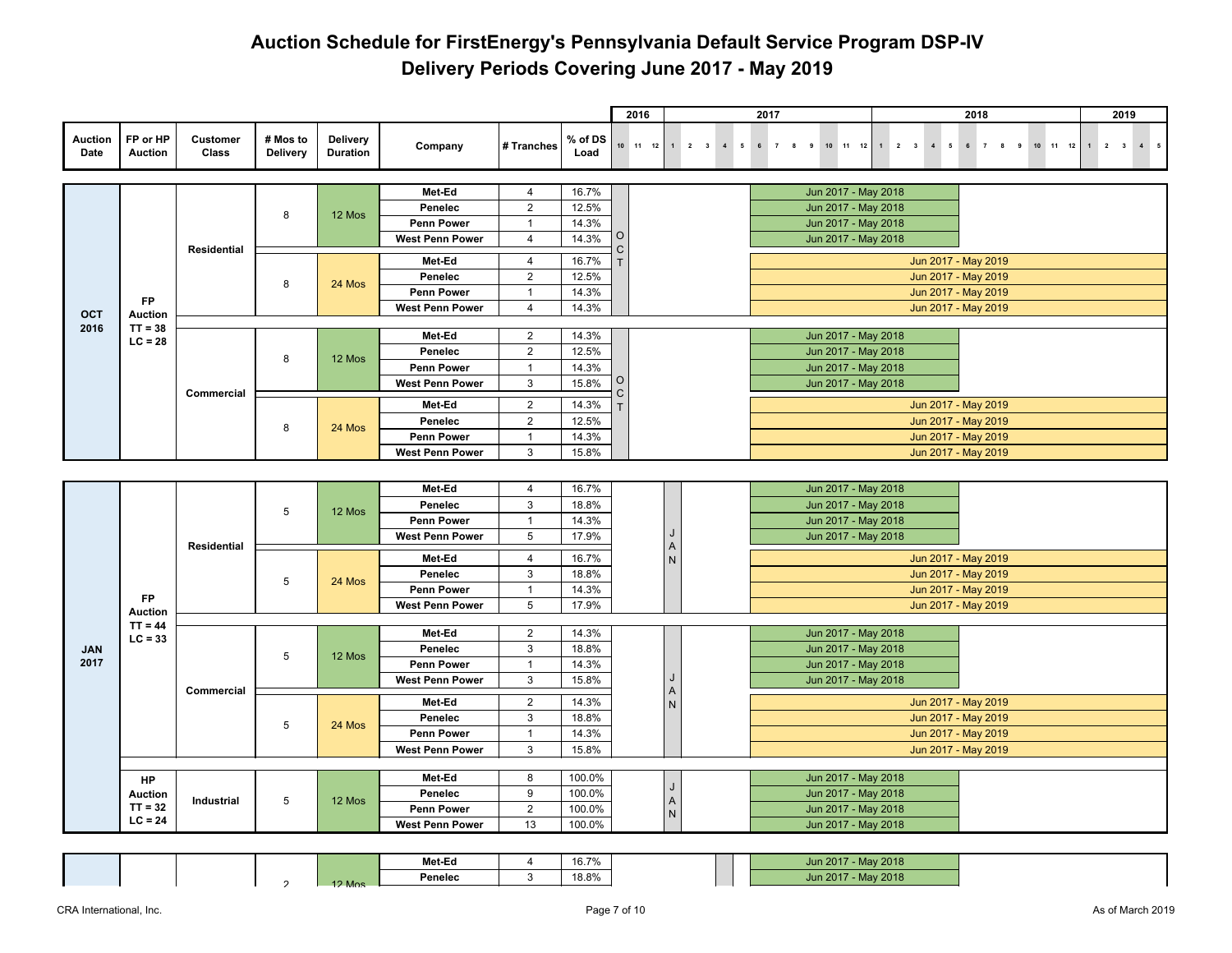|                        |                            |                          |                             |                                    |                        |                |                 | 2016             |                       |              |            | 2017      |        |                          |  |                     | 2018 |  |  |                      | 2019 |  |
|------------------------|----------------------------|--------------------------|-----------------------------|------------------------------------|------------------------|----------------|-----------------|------------------|-----------------------|--------------|------------|-----------|--------|--------------------------|--|---------------------|------|--|--|----------------------|------|--|
| <b>Auction</b><br>Date | FP or HP<br><b>Auction</b> | <b>Customer</b><br>Class | # Mos to<br><b>Delivery</b> | <b>Delivery</b><br><b>Duration</b> | Company                | # Tranches     | % of DS<br>Load | $10 \t 11 \t 12$ | $1 \qquad 2 \qquad 3$ |              | $4\quad 5$ | 6 7       | 8<br>9 | 10 11 12 1 2 3 4 5 6 7 8 |  |                     |      |  |  | 9 10 11 12 1 2 3 4 5 |      |  |
|                        |                            |                          |                             | IZ MUS                             | <b>Penn Power</b>      | 2              | 28.6%           |                  |                       |              |            |           |        | Jun 2017 - May 2018      |  |                     |      |  |  |                      |      |  |
|                        |                            |                          |                             |                                    | <b>West Penn Power</b> | 5              | 17.9%           |                  |                       | $\mathsf{A}$ |            |           |        | Jun 2017 - May 2018      |  |                     |      |  |  |                      |      |  |
|                        |                            | <b>Residential</b>       |                             |                                    |                        |                |                 |                  |                       | $\mathsf{P}$ |            |           |        |                          |  |                     |      |  |  |                      |      |  |
|                        |                            |                          |                             |                                    | Met-Ed                 | Δ              | 16.7%           |                  |                       | ${\sf R}$    |            |           |        |                          |  | Jun 2017 - May 2019 |      |  |  |                      |      |  |
|                        |                            |                          | 2                           | 24 Mos                             | Penelec                | 3              | 18.8%           |                  |                       |              |            |           |        |                          |  | Jun 2017 - May 2019 |      |  |  |                      |      |  |
|                        |                            |                          |                             |                                    | <b>Penn Power</b>      |                | 14.3%           |                  |                       |              |            |           |        |                          |  | Jun 2017 - May 2019 |      |  |  |                      |      |  |
|                        |                            |                          |                             |                                    | <b>West Penn Power</b> | 5              | 17.9%           |                  |                       |              |            |           |        |                          |  | Jun 2017 - May 2019 |      |  |  |                      |      |  |
|                        |                            |                          |                             |                                    |                        |                |                 |                  |                       |              |            |           |        |                          |  |                     |      |  |  |                      |      |  |
|                        | <b>FP</b>                  |                          |                             |                                    | Met-Ed                 | 4              | 28.6%           |                  |                       |              |            | Jun - Aug |        |                          |  |                     |      |  |  |                      |      |  |
| <b>APR</b>             | Auction                    |                          | $\overline{2}$              | 3 Mos                              | Penelec                | 4              | 25.0%           |                  |                       |              |            | Jun - Aug |        |                          |  |                     |      |  |  |                      |      |  |
| 2017                   | $TT = 49$                  |                          |                             |                                    | <b>Penn Power</b>      | $\overline{2}$ | 28.6%           |                  |                       |              |            | Jun - Aug |        |                          |  |                     |      |  |  |                      |      |  |
|                        | $LC = 36$                  |                          |                             |                                    | <b>West Penn Power</b> | 5              | 26.3%           |                  |                       |              |            | Jun - Aug |        |                          |  |                     |      |  |  |                      |      |  |
|                        |                            |                          |                             |                                    | Met-Ed                 |                | 7.1%            |                  |                       |              |            |           |        | Jun 2017 - May 2018      |  |                     |      |  |  |                      |      |  |
|                        |                            |                          |                             |                                    | Penelec                |                | 6.3%            |                  |                       | A            |            |           |        | Jun 2017 - May 2018      |  |                     |      |  |  |                      |      |  |
|                        |                            | <b>Commercial</b>        | $\overline{2}$              | 12 Mos                             | <b>Penn Power</b>      |                | 14.3%           |                  |                       | P            |            |           |        | Jun 2017 - May 2018      |  |                     |      |  |  |                      |      |  |
|                        |                            |                          |                             |                                    | <b>West Penn Power</b> |                | 5.3%            |                  |                       | $\mathsf{R}$ |            |           |        | Jun 2017 - May 2018      |  |                     |      |  |  |                      |      |  |
|                        |                            |                          |                             |                                    |                        |                |                 |                  |                       |              |            |           |        |                          |  |                     |      |  |  |                      |      |  |
|                        |                            |                          |                             |                                    | Met-Ed                 |                | 7.1%            |                  |                       |              |            |           |        |                          |  | Jun 2017 - May 2019 |      |  |  |                      |      |  |
|                        |                            |                          | $\overline{2}$              | 24 Mos                             | Penelec                |                | 6.3%            |                  |                       |              |            |           |        |                          |  | Jun 2017 - May 2019 |      |  |  |                      |      |  |
|                        |                            |                          |                             |                                    | <b>Penn Power</b>      | $\Omega$       | 0.0%            |                  |                       |              |            |           |        |                          |  | Jun 2017 - May 2019 |      |  |  |                      |      |  |
|                        |                            |                          |                             |                                    | <b>West Penn Power</b> |                | 5.3%            |                  |                       |              |            |           |        |                          |  | Jun 2017 - May 2019 |      |  |  |                      |      |  |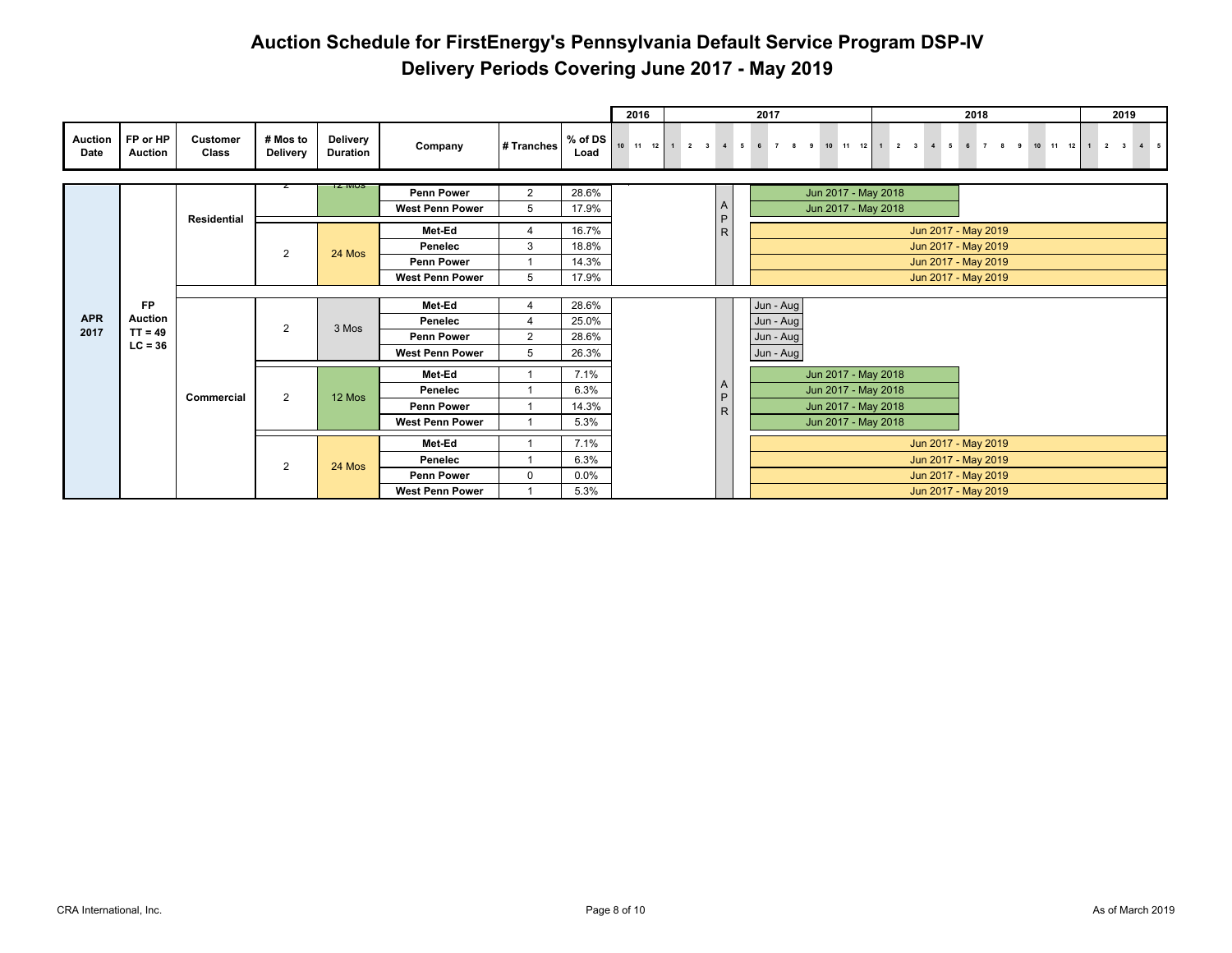|                        |                             |                          |                             |                             |                                             |                                |                 | 2016             |                                                       | 2017                                   |                        |                                       | 2018                                          |                                            | 2019                                |
|------------------------|-----------------------------|--------------------------|-----------------------------|-----------------------------|---------------------------------------------|--------------------------------|-----------------|------------------|-------------------------------------------------------|----------------------------------------|------------------------|---------------------------------------|-----------------------------------------------|--------------------------------------------|-------------------------------------|
| <b>Auction</b><br>Date | FP or HP<br><b>Auction</b>  | <b>Customer</b><br>Class | # Mos to<br><b>Delivery</b> | <b>Delivery</b><br>Duration | Company                                     | # Tranches                     | % of DS<br>Load | $10 \t 11 \t 12$ | 1<br>$2 \quad 3$<br>$\overline{4}$<br>$5\phantom{.0}$ | $6\overline{6}$<br>$\overline{7}$<br>8 | 10 11 12<br>9          | $1 \qquad 2 \qquad 3$<br>$4\quad 5$   | $6\overline{6}$<br>$\overline{7}$<br>$\bf{8}$ | $10$ $11$ $12$<br>9                        | $1 \quad 2 \quad 3 \quad 4 \quad 5$ |
|                        |                             |                          |                             |                             | Met-Ed                                      | 4                              | 28.6%           |                  |                                                       |                                        | Sep - Nov              |                                       |                                               |                                            |                                     |
| <b>JUN</b>             | FP<br>Auction               |                          |                             |                             | Penelec                                     | $\overline{4}$                 | 25.0%           |                  |                                                       |                                        | Sep - Nov              |                                       |                                               |                                            |                                     |
| 2017                   | $TT = 15$                   | Commercial               | $\mathbf{3}$                | 3 Mos                       | <b>Penn Power</b>                           | $\sqrt{2}$                     | 28.6%           |                  |                                                       | U                                      | Sep - Nov              |                                       |                                               |                                            |                                     |
|                        | $LC = 11$                   |                          |                             |                             | West Penn Power                             | $\overline{5}$                 | 26.3%           |                  |                                                       | N                                      | Sep - Nov              |                                       |                                               |                                            |                                     |
|                        |                             |                          |                             |                             |                                             |                                |                 |                  |                                                       |                                        |                        |                                       |                                               |                                            |                                     |
|                        |                             |                          |                             |                             | Met-Ed                                      | $\overline{4}$                 | 16.7%           |                  |                                                       |                                        |                        |                                       |                                               | Jun 2018 - May 2019                        |                                     |
|                        |                             |                          |                             |                             | Penelec                                     | $\overline{2}$                 | 12.5%           |                  |                                                       |                                        | $\circ$                |                                       |                                               | Jun 2018 - May 2019                        |                                     |
|                        |                             | Residential              | 8                           | 12 Mos                      | <b>Penn Power</b>                           | $\mathbf{1}$                   | 14.3%           |                  |                                                       |                                        | $\frac{C}{T}$          |                                       |                                               | Jun 2018 - May 2019                        |                                     |
|                        |                             |                          |                             |                             | <b>West Penn Power</b>                      | 4                              | 14.3%           |                  |                                                       |                                        |                        |                                       |                                               | Jun 2018 - May 2019                        |                                     |
|                        |                             |                          |                             |                             |                                             |                                |                 |                  |                                                       |                                        |                        |                                       |                                               |                                            |                                     |
|                        | FP                          |                          |                             |                             | Met-Ed                                      | $\overline{4}$                 | 28.6%           |                  |                                                       |                                        |                        | Dec - Feb                             |                                               |                                            |                                     |
| OCT<br>2017            | <b>Auction</b><br>$TT = 33$ |                          | $\overline{2}$              | 3 Mos                       | Penelec                                     | $\overline{4}$                 | 25.0%           |                  |                                                       |                                        |                        | Dec - Feb                             |                                               |                                            |                                     |
|                        | $LC = 24$                   |                          |                             |                             | <b>Penn Power</b>                           | $\overline{2}$                 | 28.6%           |                  |                                                       |                                        |                        | Dec - Feb                             |                                               |                                            |                                     |
|                        |                             | Commercial               |                             |                             | <b>West Penn Power</b>                      | $\overline{5}$                 | 26.3%           |                  |                                                       |                                        | $\circ$<br>$\mathsf C$ | Dec - Feb                             |                                               |                                            |                                     |
|                        |                             |                          |                             |                             | Met-Ed                                      | $\overline{2}$                 | 14.3%           |                  |                                                       |                                        | $\top$                 |                                       |                                               | Jun 2018 - May 2019                        |                                     |
|                        |                             |                          | 8                           | 12 Mos                      | Penelec                                     | $\sqrt{2}$                     | 12.5%           |                  |                                                       |                                        |                        |                                       |                                               | Jun 2018 - May 2019                        |                                     |
|                        |                             |                          |                             |                             | <b>Penn Power</b>                           | $\mathbf{1}$                   | 14.3%           |                  |                                                       |                                        |                        |                                       |                                               | Jun 2018 - May 2019                        |                                     |
|                        |                             |                          |                             |                             | West Penn Power                             | $\overline{2}$                 | 10.5%           |                  |                                                       |                                        |                        |                                       |                                               | Jun 2018 - May 2019                        |                                     |
|                        |                             |                          |                             |                             |                                             |                                |                 |                  |                                                       |                                        |                        |                                       |                                               |                                            |                                     |
|                        |                             |                          |                             |                             | Met-Ed                                      | 4                              | 16.7%           |                  |                                                       |                                        |                        |                                       |                                               | Jun 2018 - May 2019                        |                                     |
|                        |                             | Residential              | $5\phantom{.0}$             | 12 Mos                      | Penelec                                     | $\mathbf{3}$                   | 18.8%           |                  |                                                       |                                        |                        | J<br>$\boldsymbol{\mathsf{A}}$        |                                               | Jun 2018 - May 2019                        |                                     |
|                        |                             |                          |                             |                             | <b>Penn Power</b>                           | $\mathbf{1}$                   | 14.3%           |                  |                                                       |                                        |                        | ${\sf N}$                             |                                               | Jun 2018 - May 2019                        |                                     |
|                        |                             |                          |                             |                             | <b>West Penn Power</b>                      | $\sqrt{5}$                     | 17.9%           |                  |                                                       |                                        |                        |                                       |                                               | Jun 2018 - May 2019                        |                                     |
|                        | FP                          |                          |                             |                             | Met-Ed                                      | $\overline{4}$                 | 28.6%           |                  |                                                       |                                        |                        | Mar - May                             |                                               |                                            |                                     |
|                        | <b>Auction</b>              |                          |                             |                             | Penelec                                     | $\overline{4}$                 | 25.0%           |                  |                                                       |                                        |                        | Mar - May                             |                                               |                                            |                                     |
|                        | $TT = 35$                   |                          | $\overline{2}$              | 3 Mos                       | <b>Penn Power</b>                           | $\overline{2}$                 | 28.6%           |                  |                                                       |                                        |                        | Mar - May                             |                                               |                                            |                                     |
|                        | $LC = 26$                   |                          |                             |                             | <b>West Penn Power</b>                      | 5                              | 26.3%           |                  |                                                       |                                        |                        | J<br>Mar - May                        |                                               |                                            |                                     |
| <b>JAN</b><br>2018     |                             | Commercial               |                             |                             |                                             |                                |                 |                  |                                                       |                                        |                        | $\boldsymbol{\mathsf{A}}$             |                                               |                                            |                                     |
|                        |                             |                          |                             |                             | Met-Ed                                      | $\overline{2}$                 | 14.3%           |                  |                                                       |                                        |                        | ${\sf N}$                             |                                               | Jun 2018 - May 2019                        |                                     |
|                        |                             |                          | 5                           | 12 Mos                      | Penelec                                     | $\sqrt{2}$                     | 12.5%           |                  |                                                       |                                        |                        |                                       |                                               | Jun 2018 - May 2019                        |                                     |
|                        |                             |                          |                             |                             | <b>Penn Power</b><br><b>West Penn Power</b> | $\mathbf{1}$<br>$\overline{2}$ | 14.3%<br>10.5%  |                  |                                                       |                                        |                        |                                       |                                               | Jun 2018 - May 2019<br>Jun 2018 - May 2019 |                                     |
|                        |                             |                          |                             |                             |                                             |                                |                 |                  |                                                       |                                        |                        |                                       |                                               |                                            |                                     |
|                        | HP                          |                          |                             |                             | Met-Ed                                      | 8                              | 100.0%          |                  |                                                       |                                        |                        |                                       |                                               | Jun 2018 - May 2019                        |                                     |
|                        | <b>Auction</b>              |                          |                             |                             | Penelec                                     | 9                              | 100.0%          |                  |                                                       |                                        |                        | J                                     |                                               | Jun 2018 - May 2019                        |                                     |
|                        | $TT = 32$                   | Industrial               | $5\phantom{.0}$             | 12 Mos                      | <b>Penn Power</b>                           | $\overline{2}$                 | 100.0%          |                  |                                                       |                                        |                        | $\begin{array}{c} A \\ N \end{array}$ |                                               | Jun 2018 - May 2019                        |                                     |
|                        | $LC = 24$                   |                          |                             |                             | <b>West Penn Power</b>                      | 13                             | 100.0%          |                  |                                                       |                                        |                        |                                       |                                               | Jun 2018 - May 2019                        |                                     |
|                        |                             |                          |                             |                             |                                             |                                |                 |                  |                                                       |                                        |                        |                                       |                                               |                                            |                                     |
|                        |                             |                          |                             |                             | Met-Ed                                      | $\overline{4}$                 | 16.7%           |                  |                                                       |                                        |                        |                                       |                                               | Jun 2018 - May 2019                        |                                     |
|                        |                             |                          |                             |                             | Penelec                                     | $\mathbf{3}$                   | 18.8%           |                  |                                                       |                                        |                        | A                                     |                                               | Jun 2018 - May 2019                        |                                     |
|                        |                             | <b>Residential</b>       | $\overline{2}$              | 12 Mos                      | <b>Penn Power</b>                           | $\overline{2}$                 | 28.6%           |                  |                                                       |                                        |                        | $\mathsf P$<br>${\sf R}$              |                                               | Jun 2018 - May 2019                        |                                     |
|                        |                             |                          |                             |                             | <b>West Penn Power</b>                      | $\sqrt{5}$                     | 17.9%           |                  |                                                       |                                        |                        |                                       |                                               | Jun 2018 - May 2019                        |                                     |
|                        |                             |                          |                             |                             |                                             |                                |                 |                  |                                                       |                                        |                        |                                       |                                               |                                            |                                     |
|                        | FP                          |                          |                             |                             | Met-Ed                                      | 4                              | 28.6%           |                  |                                                       |                                        |                        |                                       | Jun - Aug                                     |                                            |                                     |